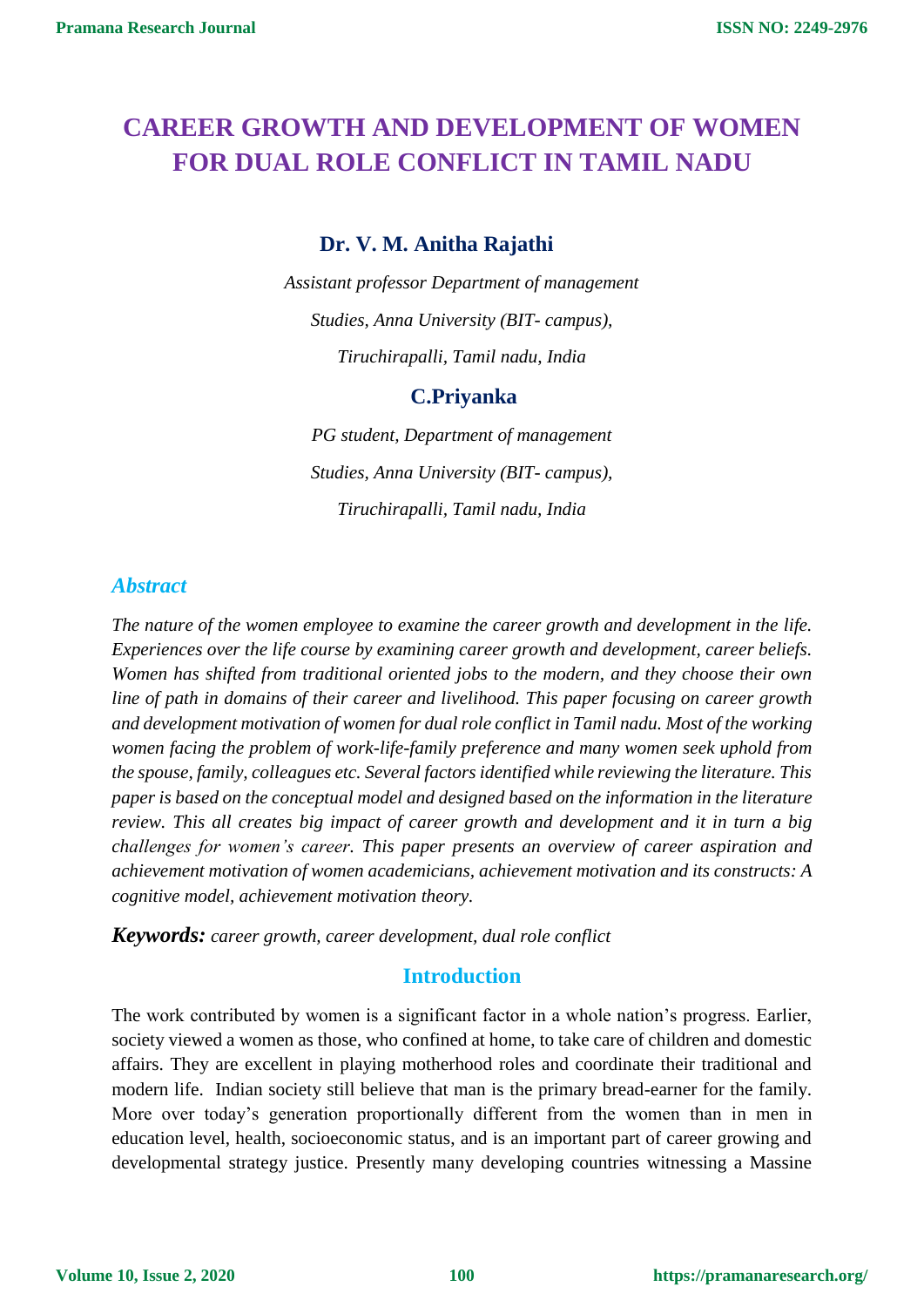women workforce and to make women authorize to engage them into all social and economic activities.

There are major dissimilarity in a working women and a homemaker. Females are employed in the job to earn 20% less than male employees in the job. Women into traditional role occupations included social and families impact, so they deficiency in non-traditional options, unacceptable in working environment as many male-dominated fields, career growth and development, high turnover rates for women and less seniority in the given positions.

Motivation in work life is concerned with the process that describe why and how behaviour is activated and directed. The classification of achievement motivation items concerns the time perspective relative to task performance and behaviour is relevant mainly in the performance. Some of these motivating factors of influencing teaching as a career development and growth for entering in the profession. Women's research development is that they have less access to the economic world than more concerted in teaching activities while men focus on economic and research.

# **Literature review**

**[ANDREA E.ABELE and DANIEL SPURK(2011)].** Refers to parenthood still is a crucial factor for women's career development both from an external gender perspective and from an internal perspective.

**[ANITA RACENE2011, 2012].** The research aim to examine the women's career pattern. To achieve the survey of women was conducted.

**[Dr.MANOSMITA MAHAPATRA(2018)].** Refers to women's career development in academia suggest that despite the introduction of equal opportunity policies, underrepresented in the profession, particularly in the higher rank.

**[GEORGE SHEPPARD (2016)].** The study results, work life balance programs could help to contribute organisational culture and employee overall performance.

**[Kunaiko Ishiguro\*].** Shows that factors such as opportunities/constrains: values/norms: Motivation/personality: and Affective attachment were used for the analysis.

**[Marijana MISIC ANDRIC(2015)].** The research is to analyse and present a theoretical framework for further study of professional carrier advancement for women.

**[STEVEN P.THOMAS].** This study obtained in-depth understanding of the challenges and opportunities faced by the women in their educational programs.

# **Objectives of the study**

- 1. To identity the dual role conflict faced by the women.
- 2. To examine the dissimilarities of work-life and personal-life balance in their career growth.
- 3. To identify the factors that affect women's career growth and development.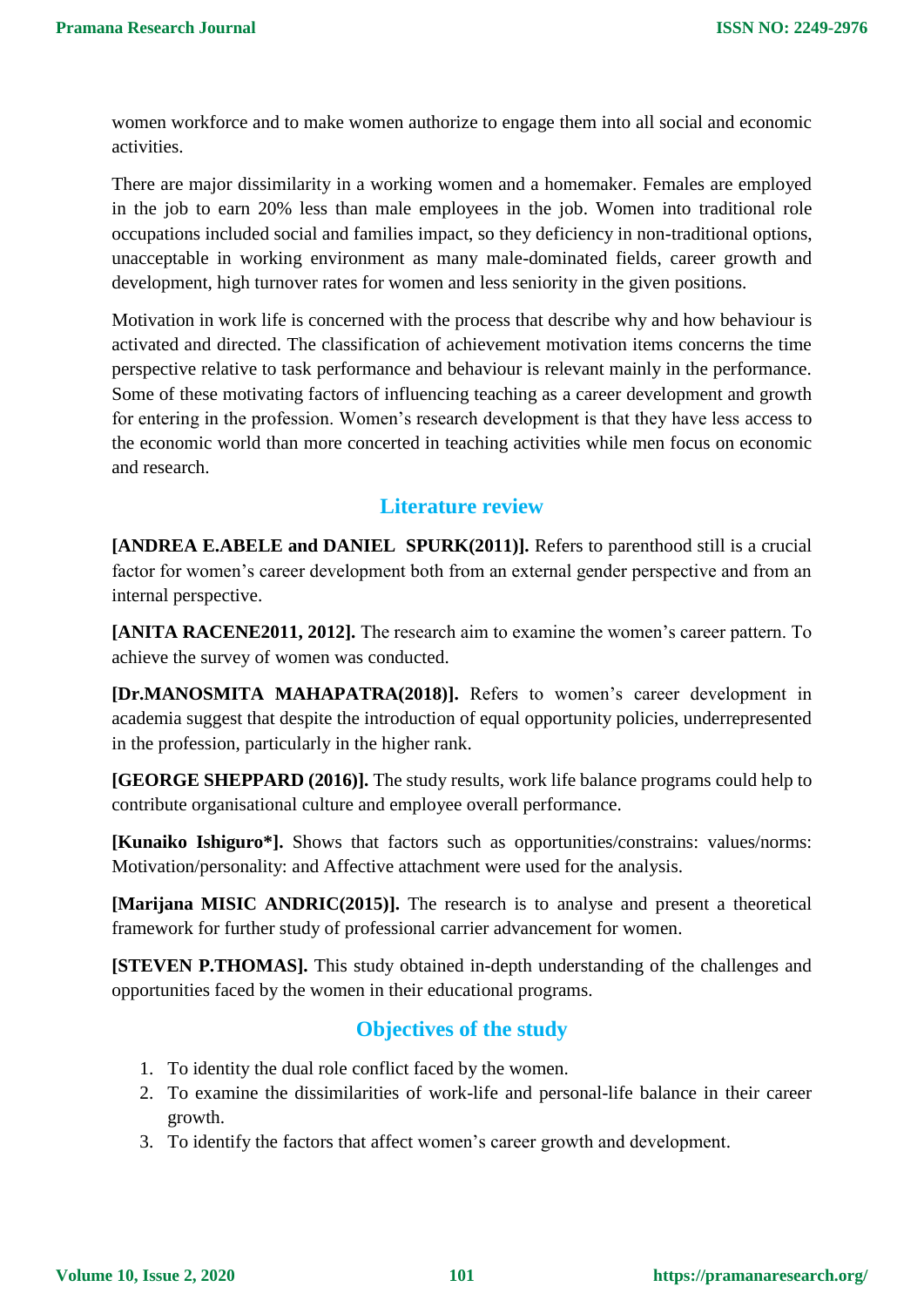# **CONCEPTUAL FRAMEWORK**

## **1. DUAL ROLE CONFLICTS FACED BY THE WOMEN**

DUAL ROLE CONFLICTS is a situation in which contradictory, competing or incompatible expectation are placed on an individual by two or more roles held at the same time and equilibrium of both personal life and person's job are equally managed in their life.

It is natural that the time, energy and duty of working women are divided between the home and the work place, it leads to failure on the both the topics in their career.

Dual role also may causes the psychological and social consequence affecting the marital and family relationship, particularly the kids.

The problems of dual conflict tends to lead their obligations to their family and relations.

The working women are required to perform multiple task and multiple roles in which all times conflicts situation. Today's women are playing dual roles-ones is to perform duties of a wife or a mother or a daughter & the second is to act as a subordinate at work. The conflicts arising while performing multiple roles are dependent on the concepts of society in which a women are facing a problems.

Inter-role conflicts that arises because many role at one  $\&$  those have conflicting expectations and different responsibilities. Role conflicts is a tension that can occur in the workplace. When family values conflicts with job responsibilities, roles are badly, performed or expected from one another with organisation don't match those of another conflicts.

# **2. FACTORS AFFECTING THE WOMEN'S CAREER GROWTH AND DEVELOPMENT**

Career development and growth for working women is directly linked with the goals and mission in their life.

There are different factors for women's life and their career. Their major factor are

- Personal factors
- Social factors
- Organisational factors

# **PERSONAL FACTORS**

The extents to which the individual factors come as barriers for double role development in family-work balance. Its shows the relation to the working women affects their performance.

i) Family work balance:

It's not easy to work in home and office, but women manage it. This can make a significant deviation to your relationship with your family.

ii) Self-perception: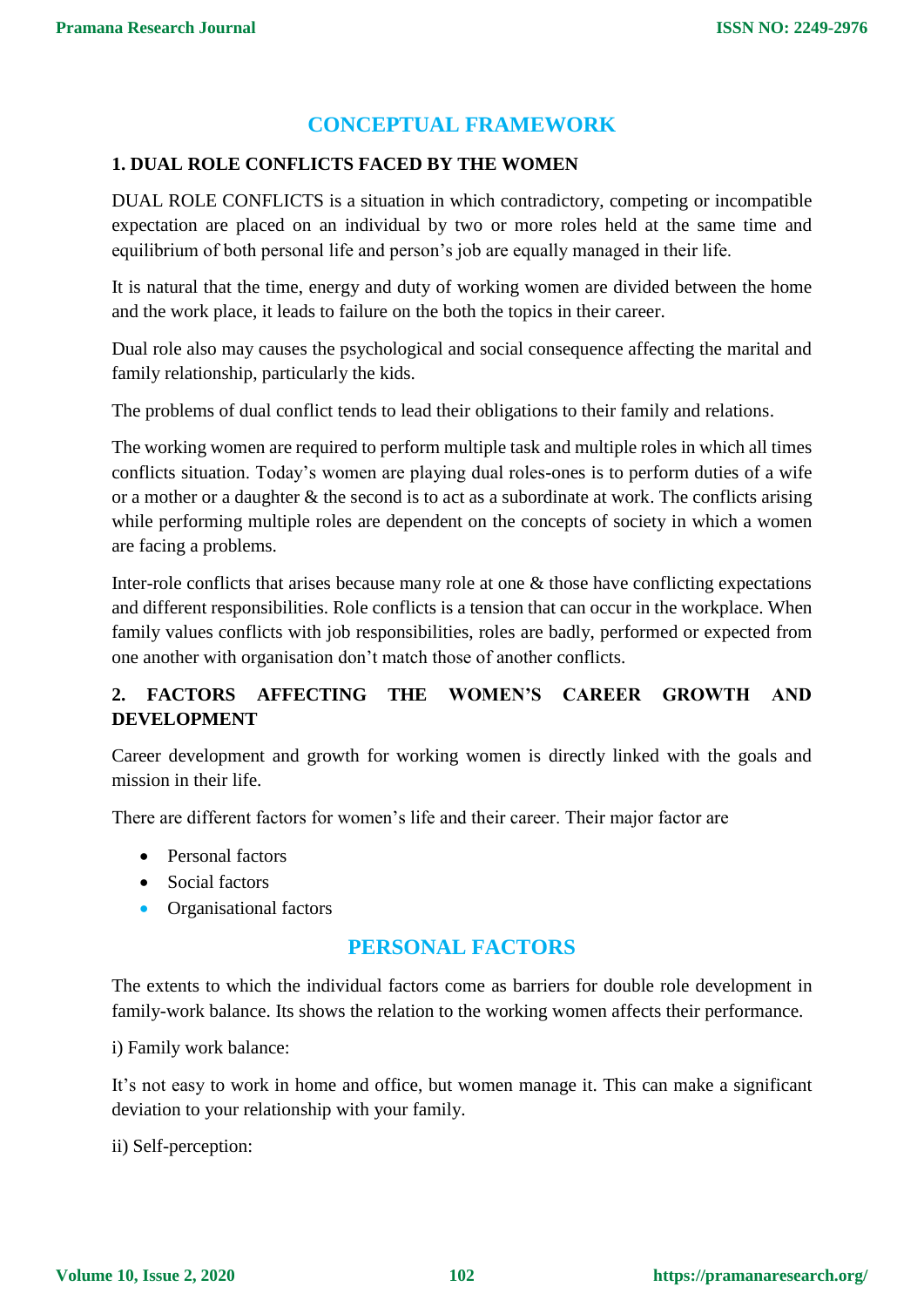Determining their attitudes and preferences by interpreting the meaning of their own behaviour. Perception is an account of attitude developed by psychological order and emotional response is observing their own behaviour.

iii) Parents & spouse:

Cultures and legal systems impose duties and responsibilities on person's unity by this relationship.

# **SOCIAL FACTORS**

The working women need to concentrate the social factors also in the society such as

i) Traditional & non-traditional form

It refers to a general public portrayed characterized by an orientation to the past, not future, with a predominant, role for custom and inclination.

ii) Belief and norms

iii) Stereotyping in society:

It is essential to communication in the society for human living. The specific types of individual or certain ways of behaving intended to represent the population group of those unique or behaviours as a whole.

# **ORGANISATIONAL FACTORS**

Organisation factors divided into different groups, which are organisational structure, culture, assets and environmental factors. Culture also include the belief, norms, shared values and etc.

There are different form of problems in the organisation that the women's handle

- i) Work stress
- ii) Transformation & Transportation
- iii) Promotion policies to avoid in glass ceiling
- iv) Compensation policy and benefits
- v) Organisation culture
- vi) Gender inequality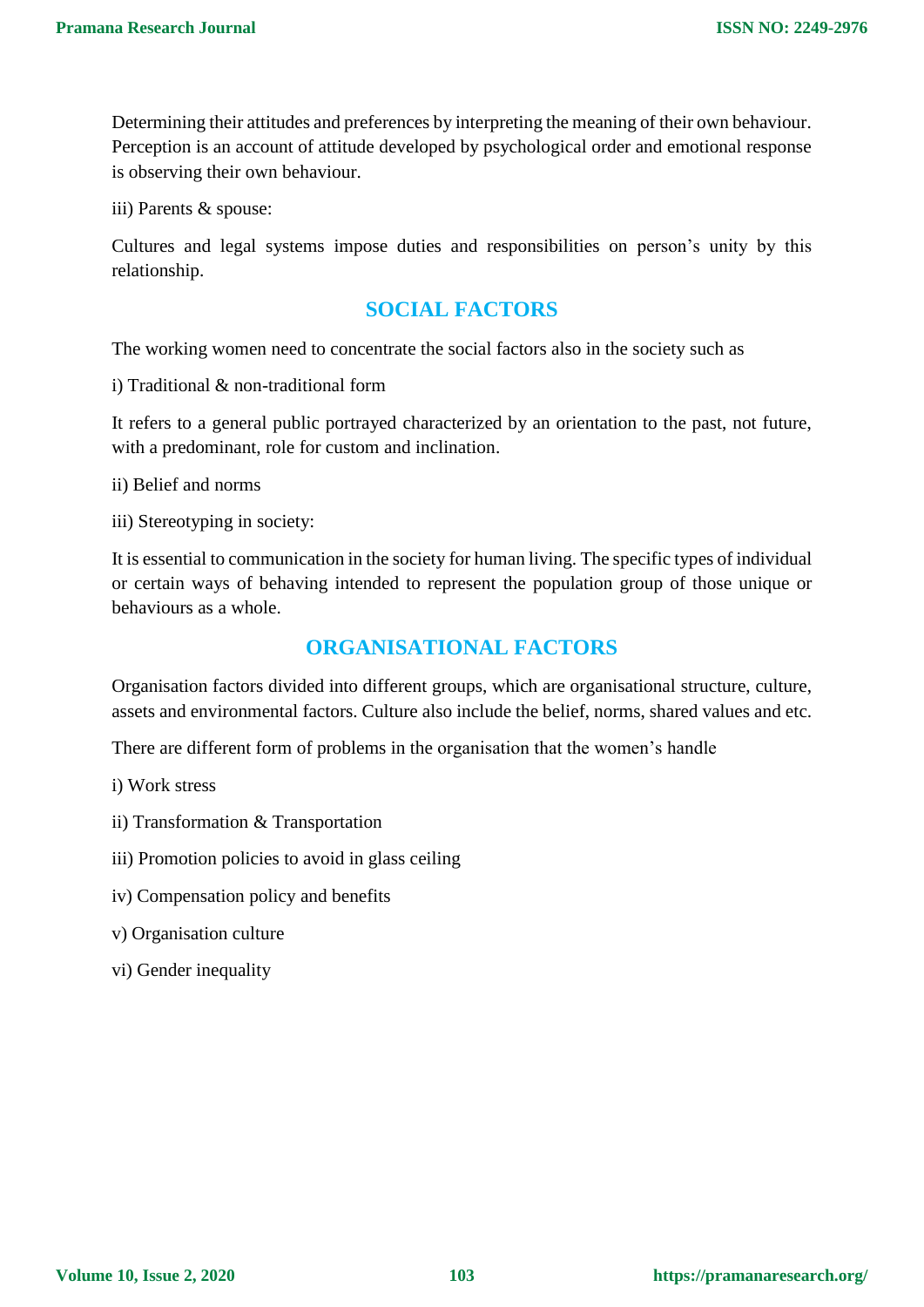#### **3. Dissimilarities of work-life and personal-life balance in their career growth.**



Work life balance is the inability to balance work and personal activities. Its sense, work life balance is an individual one taking control his or her personal and professional responsibilities by reflecting on both area of life.

It is a concept to achieve an ideal balance between a people's working life and private life.

The balance between work and family was termed as the extent to which individual are equally engaged in and equally satisfied with work and family roles. It is important when an employee takes kind of decision first thing is to perform in workplace for organisation goal, second is to managed work and family life and then finally organisation behaviour in working environment faced to that events.

# **WAYS TO ENRICH THE DUAL ROLE CONFLICTS FOR WOMEN EMPLOYEES**

## **Social Security:**

Social security is the term used for the (OASDI) programs, which is a federal agency and safety in the security

## **Transport facility:**

Transport generally involves the movement of people or goods from one place to another with a safety maintenance in the society.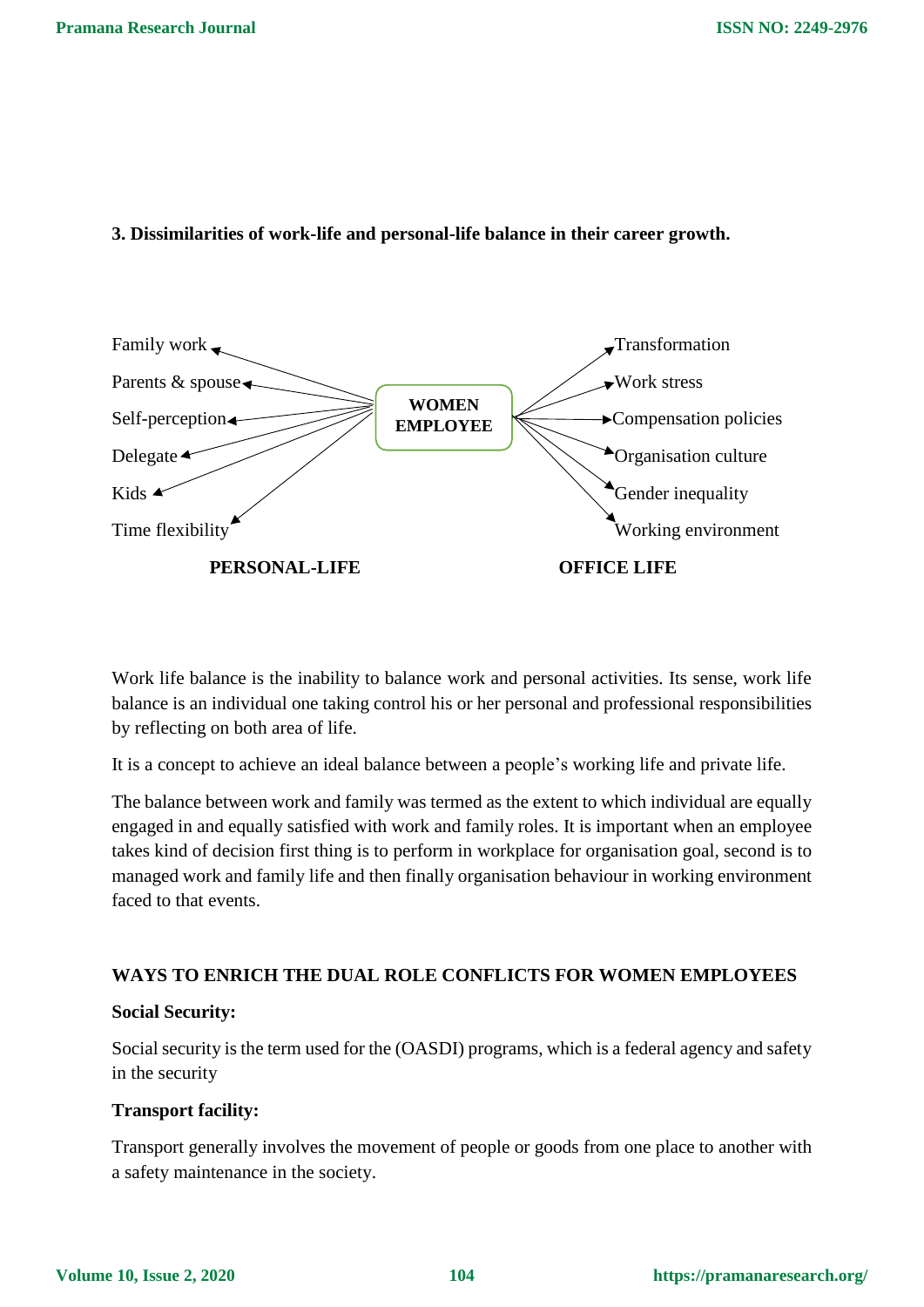Safety is needed for every women in the society that must be in roadway, terminal and other maintenance.

#### **Self- enhancement:**

It is a type of motivation that works to make people feel good about themselves and to maintain self-esteem because involves a preference for positively and receive positive evaluations from others.

#### **Low female male ratio:**

Equality ratio must be given for both the gender in the organisation to improve the women ratio of employee in the society.

#### **Retention strategies for women:**

The policies and plans that organisations follow to reduce employee turnover and attrition and ensure employees are engaged in productive with long-term.

#### **Race:**

A subgroup of individual who share a distinct combination of physical attributes and generic origin (Osipow & Fitzgreald 1996).

# **Conclusion**

This study examined the dual role conflicts for women career growth and development. Focusing on women's dual role problems are positively impact by the conflict in obligation, share overload, experiencing the one environment strongly and conflict within yourself. The most challenges sector like Hospitals, IT, Public sector, business engineering and etc. As a result, it is suggested that the women dual role conflicts must come up with innovative strategies for future role model in society.

## *References*

*1) Qinghai huang (2006) The nature of womens career development: determinats and consequences of career patterns",ISBN 91-7155-301-0 US-AB. Stockolm 2006*

*2) Vijaya mani (2013) Global journal of management and business reseach interdisciplinary,ISSN:2249-4588 volume13, Issue 5,version 1.0*

*3) Rajakala R. and Sampath kumar S(2015)"Correlating work life balance and work family conflict among school teachers of gandravakottai taluk, pudukottai district, Tamil nadu, India" Inetrnational Research Journal of social science Vol. 4(9) ISSN 2319-3565* 

*4) Sneha Kumari & Yogesh Patil (2015) Emerging role conflicts among female faculty members in institute, ISBN: 978-81-924713-8-9*

*5) George Sheppard (2016). Work life balance programs to improve employee performance.*

*6) Lusia Adinda Dua Nurak & Armanu Thoyib, Noermijati noermijati & I Gede Riana(2018)" the relationaship between work-family conflict, career success orientation and career*